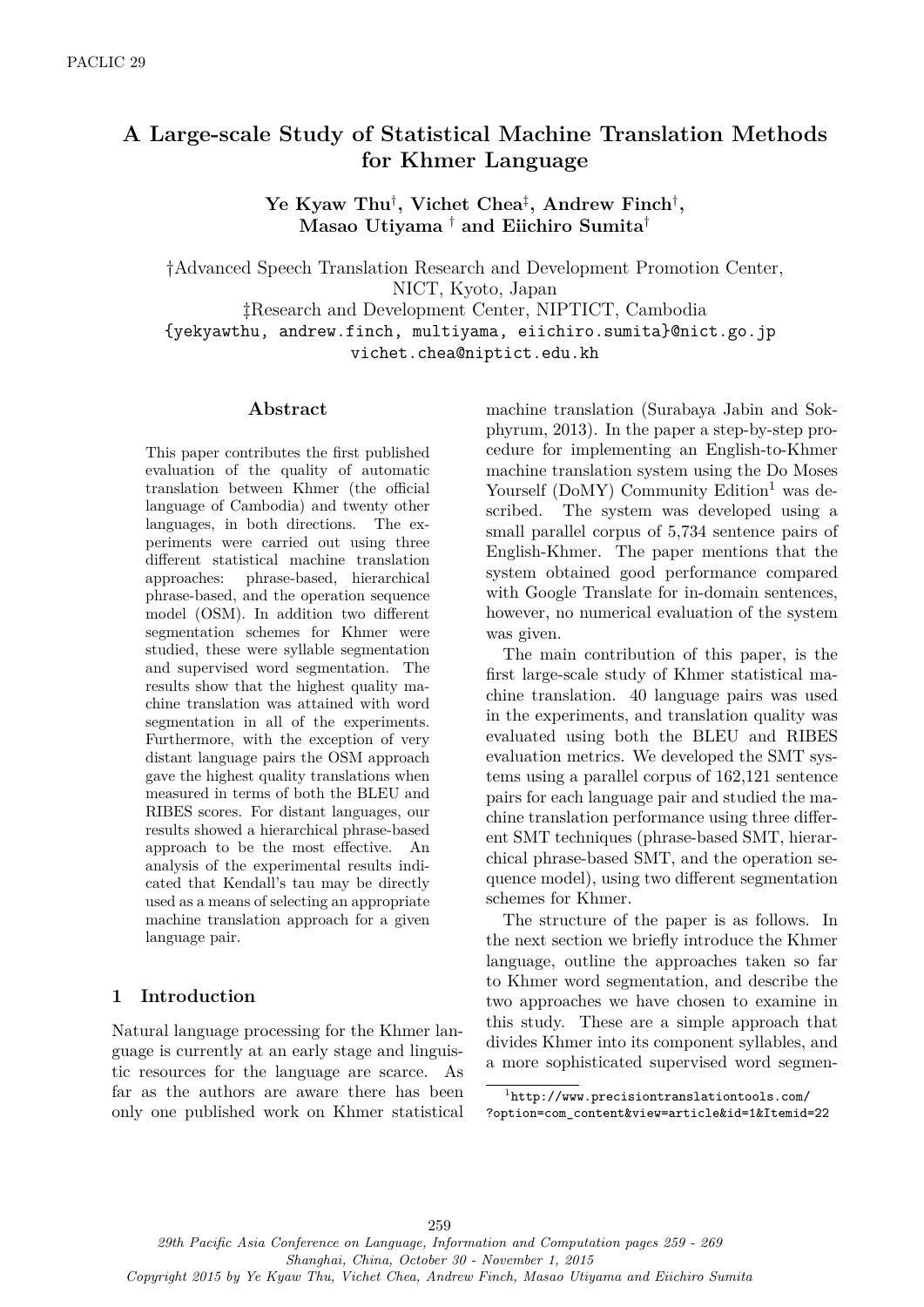tation approach. Then we describe the methodology used in the machine translation experiments, present the results of these experiments, and finally conclude and offer possible avenues for future research.

### **2 Segmentation**

#### **2.1 Khmer Language**

The official language of Cambodia is Khmer, also known as Cambodian. It is the native language of the approximately 16 million speakers. It is also spoken in the Mekong Delta area of South Vietnam and in northeastern Thailand (Ehrman, 1972). It is also the earliest recorded and earliest written language of the Mon–Khmer language family<sup>2</sup>. Khmer is primarily an analytic, isolating language, which means it makes most of its grammatical distinctions by means of word-order rather than by means of affixes and changes within words (Ehrman, 1972). General grammatical word order is Subject-Verb-Object (SVO). Khmer language differs from neighbouring languages Lao, Myanmar, Thai and Vietnamese in that it is non-tonal. In Khmer texts, words composed of single or multiple syllables are usually not separated by white space. Spaces are used for easier reading and generally put between phrases, but there are no clear rules for using spaces in Khmer language. Therefore, some form of segmentation is a necessary prerequisite for machine translation involving Khmer.

#### **2.2 Prior Research**

The first Khmer word segmentation scheme was proposed by a research group of Cambodia PAN Localisation (Huor et al., 2007). A word bigram model and an orthographic syllable bigram model approaches were investigated. Their results showed that the word bigram approach outperformed the orthographic syllable bigram approach and achieved 91.56 (Precision), 92.14 (Recall) and 91.85 (F-Score) on test data drawn from the news and novel domains.

(Van and Kameyama, 2013) proposed a rule-based Khmer word segmentation approach based on statistical analysis using in combination with specific linguistic rules of Khmer. The

rule learning algorithm based on SEQUITUR (the Nevill-Manning algorithm (Nevill-Manning and Witten, 1997)) was applied to their 3 million word raw corpus in order to detect out-ofvocabulary words (OOV) words without using any predefined information such as the partof-speech (POS) tags. Linguistic rules were also applied in the final word extraction step to improve the OOV detection performance. Their approach was shown to outperform that of (Huor et al., 2007) in terms of precision and f-score, but with lower recall.

(Bi and Taing, 2014) studied Bi-directional Maximal Matching (BiMM), Forward Maximum Matching (FMM) and Backward Maximum Matching (BMM) word segmentation methods for Khmer languages. Here, BiMM is the combination of FMM and BMM, using both forward and backward directions of scanning input text. The results showed that BiMM achieving the highest level of accuracy (98.13%). FMM and BMM results are almost same and outperformed Maximum Matching (Chanveasna, 2012).

#### **2.3 Syllable Segmentation**

As we mentioned in Section 2.1, there are no clear word boundaries between Khmer words. In SMT, word segmentation is a necessary step in order to yield a set of tokens upon which the alignment and indeed the whole machine learning process can operate. One simple method to get consistent units of Khmer text is break it into syllables. This section describes our method of syllable breaking based on the orthography of the Khmer language.

There are only 2 rules required to break Khmer syllables if the input text is encoded in Unicode where dependent vowels and other signs are encoded after the consonant to which they apply. Rule one is applied first, to the whole input sequence, followed by Rule 2. The rules are:

**Rule 1:** Put a break point after a consonant (but not between consonant and stacked consonant), vowels, independent vowels, numbers, divination numbers (astrology), upper signs and punctuation signs.

 $^{2}$ https://en.wikipedia.org/wiki/Khmer\_language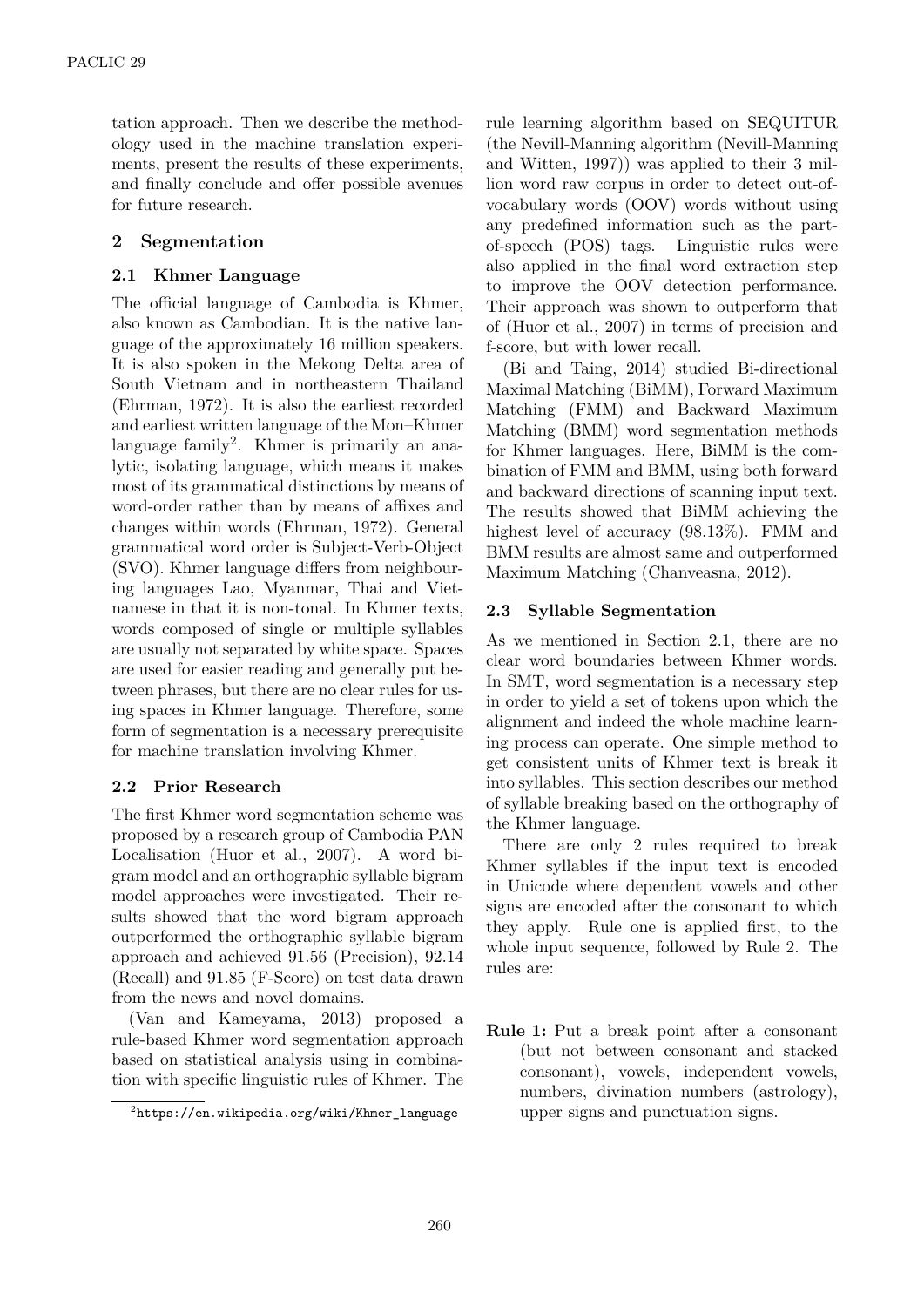| $\text{Consonant} \quad \langle break \rangle$ |                         | $\circ$ (Samyok Sannya) $\langle break \rangle$ |                         | Consonant              |
|------------------------------------------------|-------------------------|-------------------------------------------------|-------------------------|------------------------|
| Character                                      | $\langle break \rangle$ | Consonant                                       | $\langle break\rangle$  | $\circ$ (Toandakhiat)  |
| Consonant                                      |                         | $\langle break \rangle$ (Ashda)                 |                         |                        |
| Character                                      | $\langle break \rangle$ | Consonant                                       | $\langle break \rangle$ | $\circ$ (Bantok)       |
| Character                                      | $\langle break \rangle$ | Consonant                                       | $\langle break \rangle$ | $\hat{\Omega}$ (Robat) |
| Consonant                                      | $\langle break \rangle$ | $\tilde{O}$ (Triisap)                           |                         |                        |
| Consonant                                      | $\langle break \rangle$ | $\ddot{\circ}$ (Muusikatoan)                    |                         |                        |

Figure 1: Syllable breaking heuristics.

**Rule 2:** Remove one or two break points for some character combinations or patterns as in Figure 1. If any of the patterns in Figure 1 match, all of the *⟨break⟩*'s in the patterns are removed.

Using these heuristics, the segmentation into syllables can be made perfectly accurate with full coverage of the language.

An example of the syllable segmentation of a Khmer sentence (meaning: A Japanese company has a very successful experience) is as follows:

# Input: ក្រុមហ៊ុនជប៉ុនមានពិសោធន៍ដោគជ័យណាស់

Output:

ក្រុ ម ហ៊ុ ន ជ ប៉ុ ន មា ន ពិ សោ ធ ន៍ ដោ គ ជ័ យ ណា ស់

#### **2.4 Conditional Random Fields**

This section describes a supervised approach to Khmer work segmentation based on conditional random fields.

To created the training corpus, manual word segmentation was performed on 5,000 randomly selected Khmer sentences from the general web domain. Manual word segmentation was based on four types of Khmer words, these are: single words, compound words, compound words with a prefix, and compound word with a suffix. We used the CRF++ toolkit  $3$  to build the CRF model. We used a bootstrapping approach to create a large manually segmented corpus.

First, we trained a CRF model from 5,000 manually segmented Khmer sentences. Then we used the trained CRF model to segment new raw (unsegmented) and manually corrected the segmentation. This data was then used to train an improved CRF model. In this way iteratively increased the quantity of manually segmented training data. The process was terminated when the manually annotated data set size reached 103,694 sentences. This final training corpus was broad in scope and included 3,445 sentences from the agriculture domain, 791 sentences from biology domain, 71,296 sentences from BTEC corpus, 2,916 sentences from the Buddhism religious domain, 1,256 sentences from the economic domain, 99 sentences from history domain, 8,374 sentences from the Khmer story domain, 665 sentences from law, 747 sentences from the management domain, 9,817 sentences from the news domain, 3,286 sentences from the research and science domain and 1,002 sentences from other domains.

The feature set used in the CRF model (character uni-grams) was as follows (where *t* is the index of the character being labeled):

Character unigrams: *{wt−*2*, wt−*1*, w<sup>t</sup> , wt*+1*, wt*+2*}*

These features were combined with label unigrams to produce the feature set for the model. The word CRF segmentation was done from character segmented Khmer. The characters were annotated with tags indicting their character class, and also with the word boundary tags to be predicted. For example, CRF training format of a word segmented Khmer sentence តើ អ្នក ឈ្មោះ អ៊ី ? is shown in Table 1.

<sup>3</sup> http://taku910.github.io/crfpp/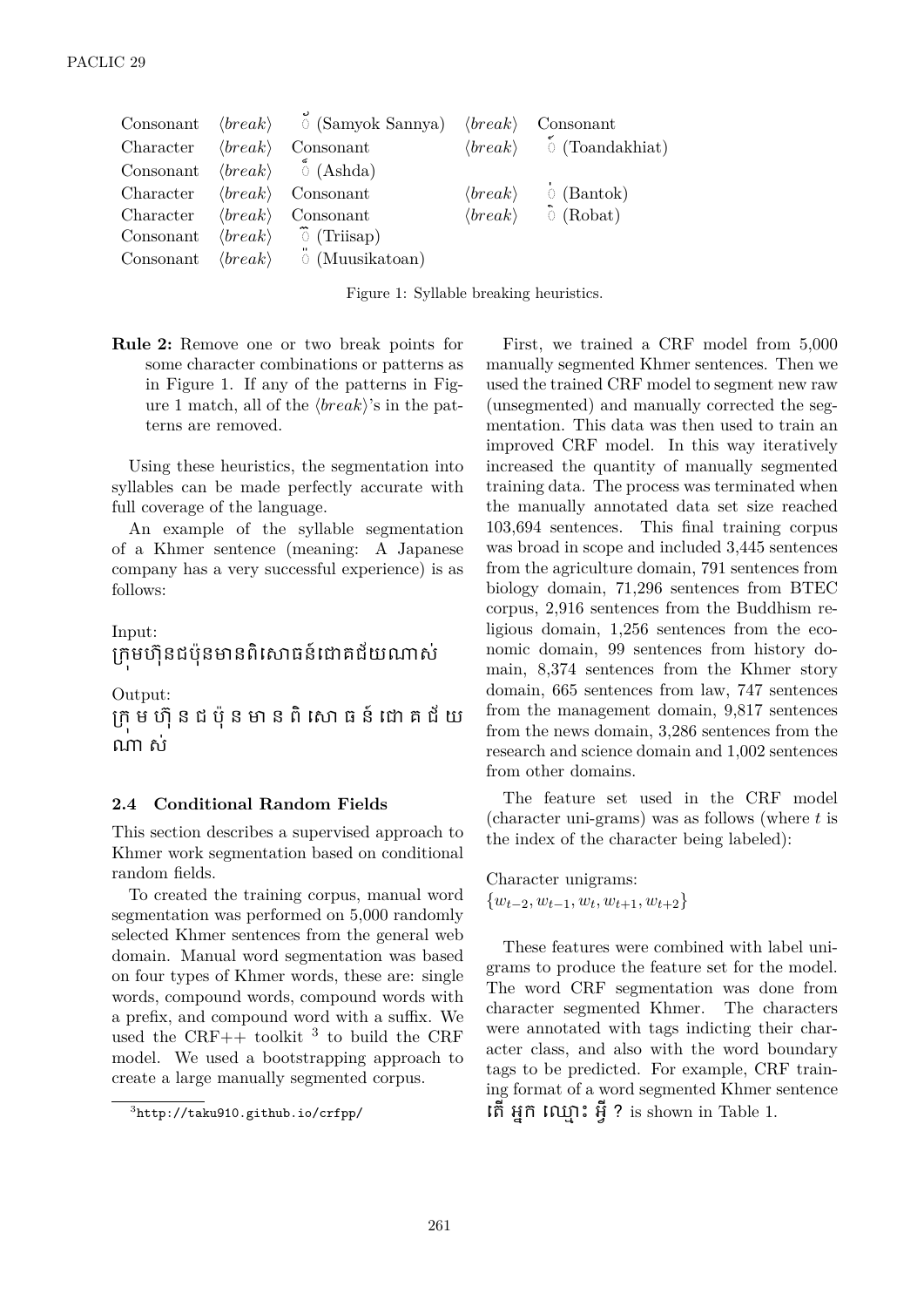| ត                              | $\mathcal{C}$  | 0              |
|--------------------------------|----------------|----------------|
| ើ                              | $\overline{V}$ | $\mathbf{1}$   |
| អ                              | $\overline{C}$ | $\overline{0}$ |
|                                | <b>SUB</b>     | $\overline{0}$ |
| ្<br>ន                         | $\overline{C}$ | $\overline{0}$ |
| ñ                              | $\overline{C}$ | $\mathbf{1}$   |
| ឈ                              | $\overline{C}$ | $\overline{0}$ |
|                                | <b>SUB</b>     | $\overline{0}$ |
| ្<br>ម                         | $\overline{C}$ | $\overline{0}$ |
| ោ                              | $\mathbf{V}$   | $\overline{0}$ |
| ះ                              | $\overline{V}$ | $\mathbf{1}$   |
| អ                              | $\overline{C}$ | $\overline{0}$ |
|                                | <b>SUB</b>     | $\overline{0}$ |
|                                | $\overline{C}$ | $\overline{0}$ |
| $\frac{1}{2}$ or $\frac{1}{2}$ | $\rm V$        | 1              |
|                                | <b>UNK</b>     | 1              |

Table 1: The annotation of a Khmer sentence used for training the CRF segmenter.

We used 11 tags for tagging Khmer characters (also considering English within Khmer text) and these were C (Consonant), V (Vowel), IV (Independent Vowel), US (Upper Sign), AN (Atak Number), SUB (Subscript Sign), END (End of Sentence), ZS (Zero Space), NS (No Space), UNK (Unknown). Two simple segmentation tags (0 and 1, for non-boundary and boundary respectively) were used for word boundary information.

The final CRF model was evaluated with using unseen test data consisting of 12,462 sentences randomly selected from agriculture, BTEC, news, Khmer story, history and others domains. The CRF segmenter achieved 99.15 Precision, 95.72 Recall and 97.31 F-Score. This CRF word segmenter was used to segment the Khmer BTEC data for the experiments in the next section.

#### **3 Experimental Methodology**

#### **3.1 Corpus Statistics**

We used twenty one languages from the multilingual Basic Travel Expressions Corpus (BTEC), which is a collection of travel-related expressions (Kikui et al., 2003). The languages were Arabic (ar), Chinese (zh), Danish (da), Dutch (nl), English (en), French (fr), German (de), Hindi

(hi), Indonesian (id), Italian (it), Japanese (ja), Khmer (km), Korean (ko), Malaysian (ms), Myanmar (my), Portuguese (pt), Russian (ru), Spanish (es), Tagalog (tl), Thai (th) and Vietnamese (vi). 155,121 sentences were used for training, 5,000 sentences for development and 2,000 sentences for evaluation.

In all experiments, the Khmer language was segmented using syllable and word segmentation methods described in Sections 2.3 and 2.4.

#### **3.2 Phrase-based Statistical Machine Translation (PBSMT)**

We used the phrase based SMT system provided by the Moses toolkit (Koehn and Haddow, 2009) for training the phrase-based machine statistical translation system. The Khmer was aligned with the word segmented target languages (except for the Myanmar language that was syllable segmented) using GIZA++ (Och and Ney, 2000). The alignment was symmetrized by grow-diag-final-and heuristic (Koehn et al., 2003). The lexicalized reordering model was trained with the msd-bidirectionalfe option (Tillmann, 2004). We use SRILM for training the 5-gram language model with interpolated modified Kneser-Ney discounting (Stolcke, 2002; Chen and Goodman, 1996). Minimum error rate training (MERT) (Och, 2003) was used to tune the decoder parameters and the decoding was done using the Moses decoder (version 2.1) (Koehn and Haddow, 2009).

#### **3.3 Hierarchical Phrase-based Machine Translation (HPBSMT)**

The hierarchical phrase-based SMT approach (Chiang, 2007) is a model based on synchronous context-free grammar. The models are able to be learned from a corpus of unannotated parallel text. The advantage this technique offers over the phrase-based approach is that the hierarchical structure is able to represent the word reordering process. The re-ordering is represented explicitly rather than encoded into a lexicalized re-ordering model (commonly used in purely phrase-based approaches). This makes the approach particularly applicable to languages pairs that require long-distance re-ordering during the translation process (Braune et al., 2012). For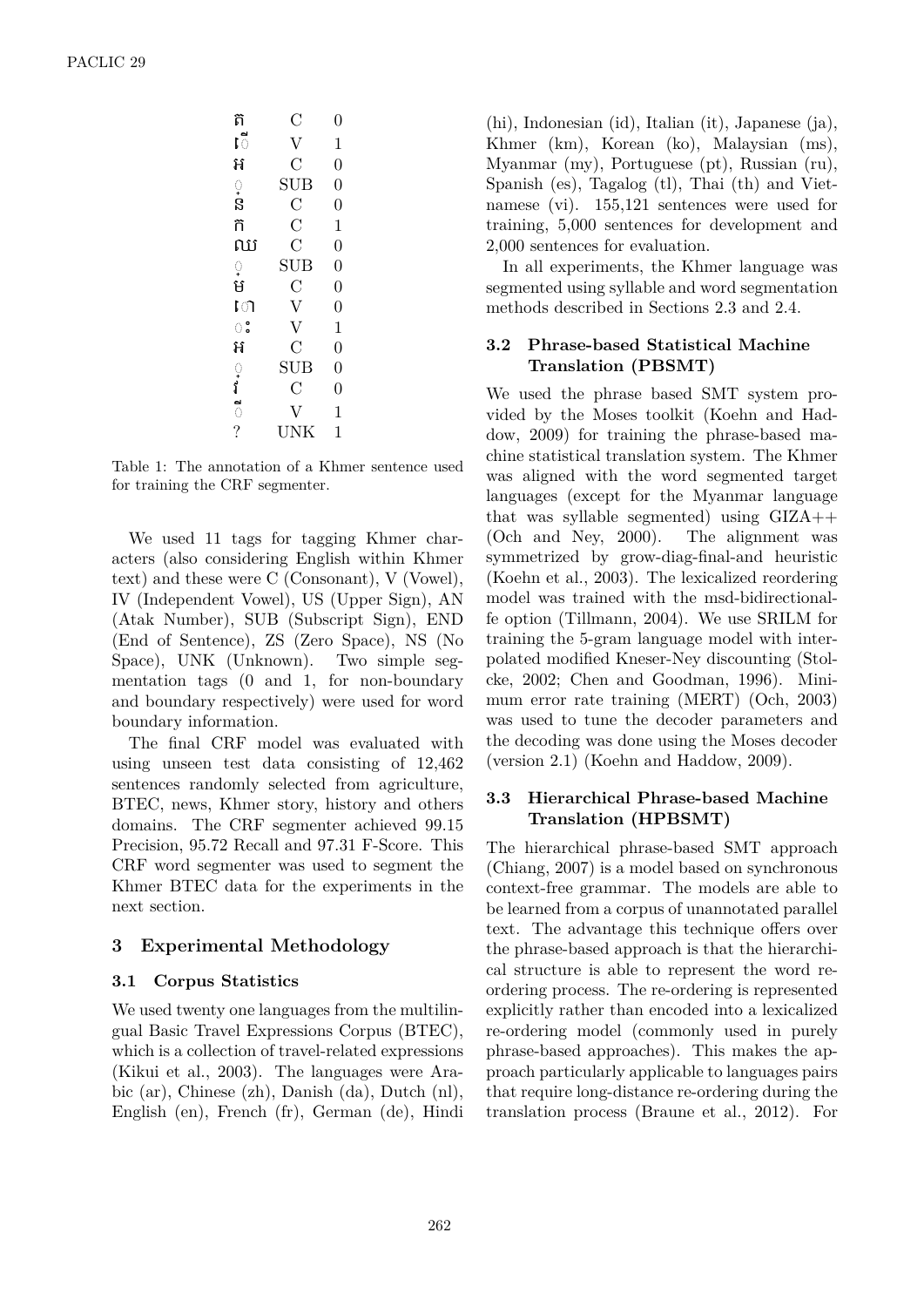| Source-Target |              | Syllable      |            | Word         |               |            |
|---------------|--------------|---------------|------------|--------------|---------------|------------|
|               | <b>PBSMT</b> | <b>HPBSMT</b> | <b>OSM</b> | <b>PBSMT</b> | <b>HPBSMT</b> | <b>OSM</b> |
| km-ar         | 29.87        | 23.33         | 30.08      | 42.74        | 42.46         | 42.60      |
| km-da         | 41.53        | 23.68         | 40.88      | 52.22        | 52.05         | 52.66      |
| km-de         | 35.03        | 19.44         | 35.03      | 48.79        | 47.58         | 48.99      |
| km-en         | 49.07        | 36.79         | 49.20      | 59.51        | 57.83         | 60.02      |
| km-es         | 42.17        | 30.82         | 41.14      | 52.97        | 52.45         | 53.53      |
| $km$ -fr      | 40.85        | 34.00         | 40.96      | 50.79        | 49.76         | 51.63      |
| km-hi         | 26.30        | 8.82          | 26.22      | 40.53        | 42.05         | 40.87      |
| km-id         | 43.26        | 32.18         | 43.78      | 53.26        | 52.14         | 53.65      |
| km-it         | 37.60        | 29.15         | 37.03      | 47.27        | 46.87         | 47.79      |
| km-ja         | 23.46        | 16.06         | 23.43      | 34.27        | 36.42         | 33.78      |
| km-ko         | 21.37        | 22.57         | 21.53      | 32.21        | 33.61         | 32.13      |
| $km$ - $ms$   | 42.90        | 33.55         | 43.03      | 53.85        | 52.52         | 53.56      |
| $km-my$       | 27.43        | 24.40         | 28.24      | 38.08        | 35.47         | 38.87      |
| km-nl         | 38.84        | 32.60         | 39.03      | 51.13        | 50.07         | 51.07      |
| $km$ -pt      | 40.02        | 28.34         | 39.48      | 50.16        | 50.54         | 50.51      |
| km-ru         | 30.52        | 19.76         | 30.82      | 44.17        | 42.49         | 43.38      |
| $km$ -th      | 45.60        | 33.08         | 45.56      | 50.27        | 47.83         | 51.46      |
| $km$ -tl      | 33.21        | 18.52         | 32.80      | 46.95        | 46.97         | 46.95      |
| km-vi         | 45.67        | 27.20         | 46.91      | 53.39        | 52.57         | 53.86      |
| $km$ -zh      | 23.72        | 8.14          | 23.87      | 32.09        | 32.99         | 32.22      |

Table 2: BLEU scores for translating from Khmer.

the experiments in this paper we used the implementation of hierarchical model provided by the Moses machine translation toolkit (both the hierarchical decoder and training procedure provided by the experiment management system), using the default settings.

#### 3.4 Operation Sequence Model (OSM)

The operation sequence model is a model for statistical MT that combines the benefits of two state-of-the-art SMT frameworks, namely  $n$ gram-based SMT and phrase-based SMT (Durrani et al., 2015). It is a generative model that performs the translation process as a linear sequence of operations that jointly generate the source and target sentences. The operation

types are (i) generation of a sequence of source and/or target words (ii) insertion of gaps as  $ex$ plicit target positions for reordering operations, and (iii) forward and backward jump operations which perform the actual reordering. The probability of a sequence of operations is given by an  $n$ -gram model. The OSM integrates translation and reordering into a single model which provides a natural reordering mechanism that is able to correctly re-order words across long distances. We used Moses (Koehn and Haddow, 2009) for training the OSM, with  $n$ -gram model order 5. Other settings such as those used to build the language model and lexicalized reordering model were the same as the default PB-SMT system (refer to Section 3.2 for details).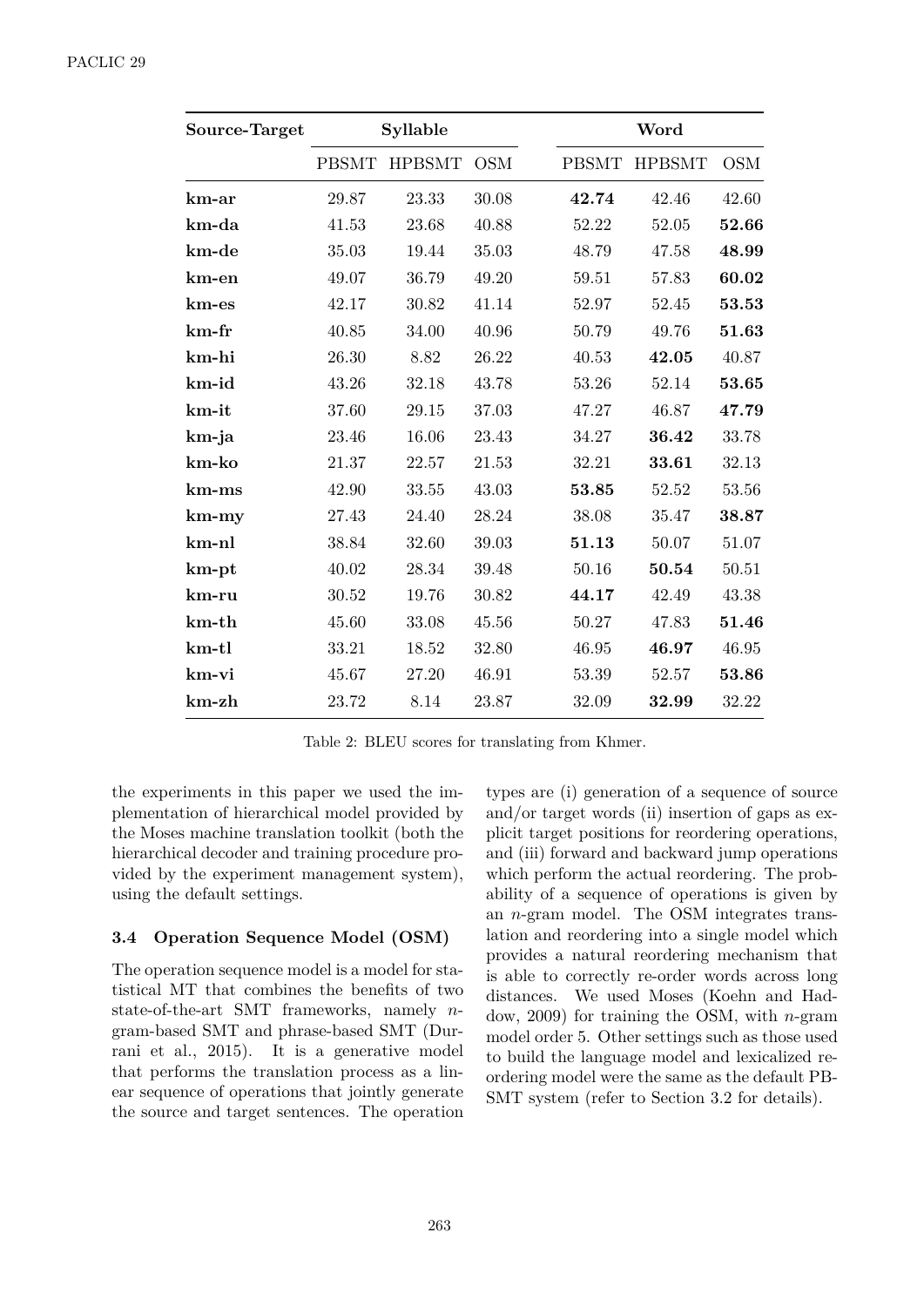| Source-Target |              | Syllable      |            | Word         |               |            |
|---------------|--------------|---------------|------------|--------------|---------------|------------|
|               | <b>PBSMT</b> | <b>HPBSMT</b> | <b>OSM</b> | <b>PBSMT</b> | <b>HPBSMT</b> | <b>OSM</b> |
| ar-km         | 37.84        | 38.12         | 38.72      | 50.56        | 50.32         | 51.21      |
| da-km         | 43.70        | 42.40         | 44.13      | 52.80        | 52.35         | 53.43      |
| de-km         | 42.75        | 40.92         | 42.60      | 52.36        | 53.21         | 53.34      |
| en-km         | 49.86        | 49.07         | 51.12      | 58.85        | 58.29         | 59.82      |
| es-km         | 45.61        | 44.70         | 45.95      | 54.19        | 54.23         | 54.78      |
| $fr-km$       | 42.33        | 42.98         | 43.77      | 51.70        | 51.11         | 52.89      |
| hi-km         | 41.41        | 38.85         | 41.13      | 49.90        | 51.04         | 50.29      |
| id-km         | 44.89        | 45.17         | 45.62      | 53.17        | 52.90         | 54.28      |
| it-km         | 43.77        | 43.17         | 44.12      | 52.78        | 53.26         | 53.52      |
| ja-km         | 32.57        | 22.47         | 32.58      | 38.49        | 39.03         | 38.62      |
| ko-km         | 32.02        | 31.68         | 31.36      | 36.70        | 38.88         | 36.76      |
| ms-km         | 45.72        | 45.26         | 46.66      | 54.54        | 54.72         | 55.26      |
| $my-km$       | 33.82        | 25.84         | 33.94      | 38.25        | 31.83         | 38.15      |
| nl-km         | 44.85        | 43.05         | 45.22      | 53.51        | 53.98         | 53.96      |
| pt-km         | 44.89        | 44.13         | 45.55      | 53.78        | 53.78         | 54.39      |
| ru-km         | 39.22        | 38.28         | 40.00      | 50.30        | 50.02         | 51.34      |
| th-km         | 46.19        | 46.46         | 47.59      | 53.16        | 52.40         | 53.27      |
| tl-km         | 43.93        | 42.66         | 44.06      | 53.34        | 53.39         | 52.76      |
| vi-km         | 47.93        | 47.80         | 48.60      | 54.26        | 54.45         | 55.07      |
| zh-km         | 32.21        | 31.16         | 32.66      | 39.20        | 39.49         | 39.05      |

Table 3: BLEU scores for translating into Khmer.

#### 4 Results

#### **Evaluation Criteria**  $4.1$

We used two automatic criteria for the evaluation of the machine translation output. One was the de facto standard automatic evaluation metric Bilingual Evaluation Understudy (BLEU) (Papineni et al., 2001) and the other was the Rank-based Intuitive Bilingual Evaluation Measure (RIBES) (Isozaki et al., 2010). The BLEU score measures the precision of  $n$ -grams (over all  $n \leq 4$  in our case) with respect to a reference translation with a penalty for short translations (Papineni et al., 2001). Intuitively, the BLEU score measures the adequacy of the translations and large BLEU scores are better. RIBES is

an automatic evaluation metric based on rank correlation coefficients modified with precision and special care is paid to word order of the translation results. The RIBES score is suitable for distant language pairs such as Khmer and English, Khmer and Korean, Khmer and Myanmar (Isozaki et al., 2010). Large RIBES scores are better. We calculated the Pearson product-moment correlation coefficient (PMCC) between BLEU score and Kendall's tau distance (Kendall, 1938) to assess the strength of the linear relationship between the amount of reordering required during the translation process and the translation quality.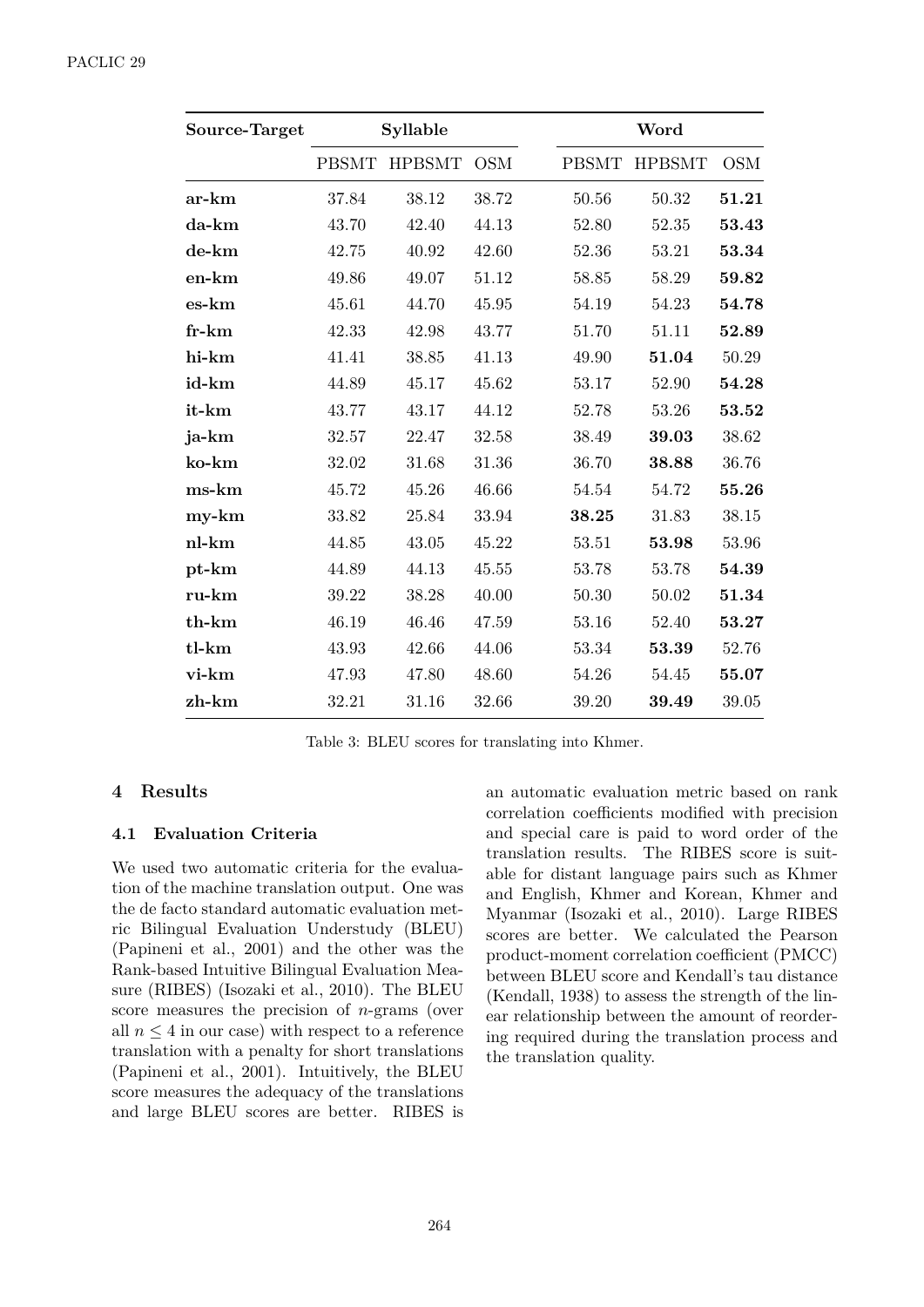#### **4.2 BLEU Score**

The BLEU score results for machine translation experiments with PBSMT, HPBSMT and OSM are shown in Table 2 and Table 3. Bold numbers indicate the highest BLEU scores of the three different approaches. Most of the highest BLEU scores were achieved with the OSM approach translating both to and from Khmer.

#### **4.3 RIBES Score**

The RIBES score results for machine translation experiments with PBSMT, HPBSMT and OSM are shown in Appendix A in Table 4 and Table 5. Bold numbers indicate the highest RIBES scores of the three different approaches. Similar to the evaluation using the BLEU score, most of the highest RIBES scores were achieved with the OSM approach.

#### **5 Analysis and Discussion**

#### **5.1 Kendall's Tau Distance**

Kendall's tau distance is based on the number of transpositions of adjacent symbols necessary to transform one permutation into another (Kendall, 1938), and is one method to gauge the amount of re-ordering that would be required during the translation process between two languages. In this paper we use the version defined in (Birch, 2011) in which maximally close permutations have a distance of 1 and maximally distant permutations have a distance of 0.

Figure 2 shows a scatter plot of all of the PB-SMT experiments with word segmented Khmer, plotting BLEU score against Kendall's tau distance. The points show a strong correlation (coefficient: 0.75). From this figure, we can clearly see English, Indonesian, Malaysian, Vietnamese, Spanish, Portuguese and Thai are close distance languages with Khmer in terms of word reordering and able to achieve higher machine translation performance. Note that although we plot points for all language pairs on this graph, the BLEU scores are only directly comparable in the cases where Khmer is the target language.

It is clear from the results in the experiments, that syllable segmentation is a far worse segmentation strategy for SMT than word segmentation. This is not always the case, and for

languages such as Myanmar it has been shown (Thu et al., 2013) that syllable segmentation can give rise to machine translation scores that are competitive with other approaches. However, for Khmer the proposed word segmentation strategy gave rise to considerable gains in performance and is therefore to be preferred in all cases. Statistical significance tests using bootstrap resampling (Koehn, 2004) were run for all experiments involving the two segmentation schemes. For all experiments the differences were significant  $(p < 0.01)$ .

For most languages combinations the OSM approach gave the highest scores. It is not surprising that is was able to exceed the performance of the phrase-based approach which it extends. However, in all-but-one of the evaluations involving Japanese and Korean the HPB-SMT approach gave rise to the highest scores. Looking at the Kendall's tau distances in Figure 2 it can be seen that Japanese and Korean are the two most distant languages from Khmer in terms of this measure of word order difference. Overall therefore, we would recommend using the OSM approach to translate to and from Khmer except for languages that are very distant in terms of word order, in which cases a hierarchical phrase-based approach is likely to give better performance.

## **6 Conclusion**

This paper has presented the first large-scale evaluation of the application of statistical machine translation techniques to the Khmer language. The paper provides a study of translation systems based on phrase-based, hierarchical phrase-based and operation sequence modelbased methods. Our experiments show that the approaches based on the operation sequence model tended to give rise to the highest quality translations, measured both in terms of the BLEU and RIBES scores. The exceptions to this were the language pairs (such as those involving Japanese and Korean) where long distance reordering was required. For these language pairs, the hierarchical phrase-based method gave the highest scores. We believe that Kendall's tau distance may be used as a means of selecting an appropriate SMT technique for a given lan-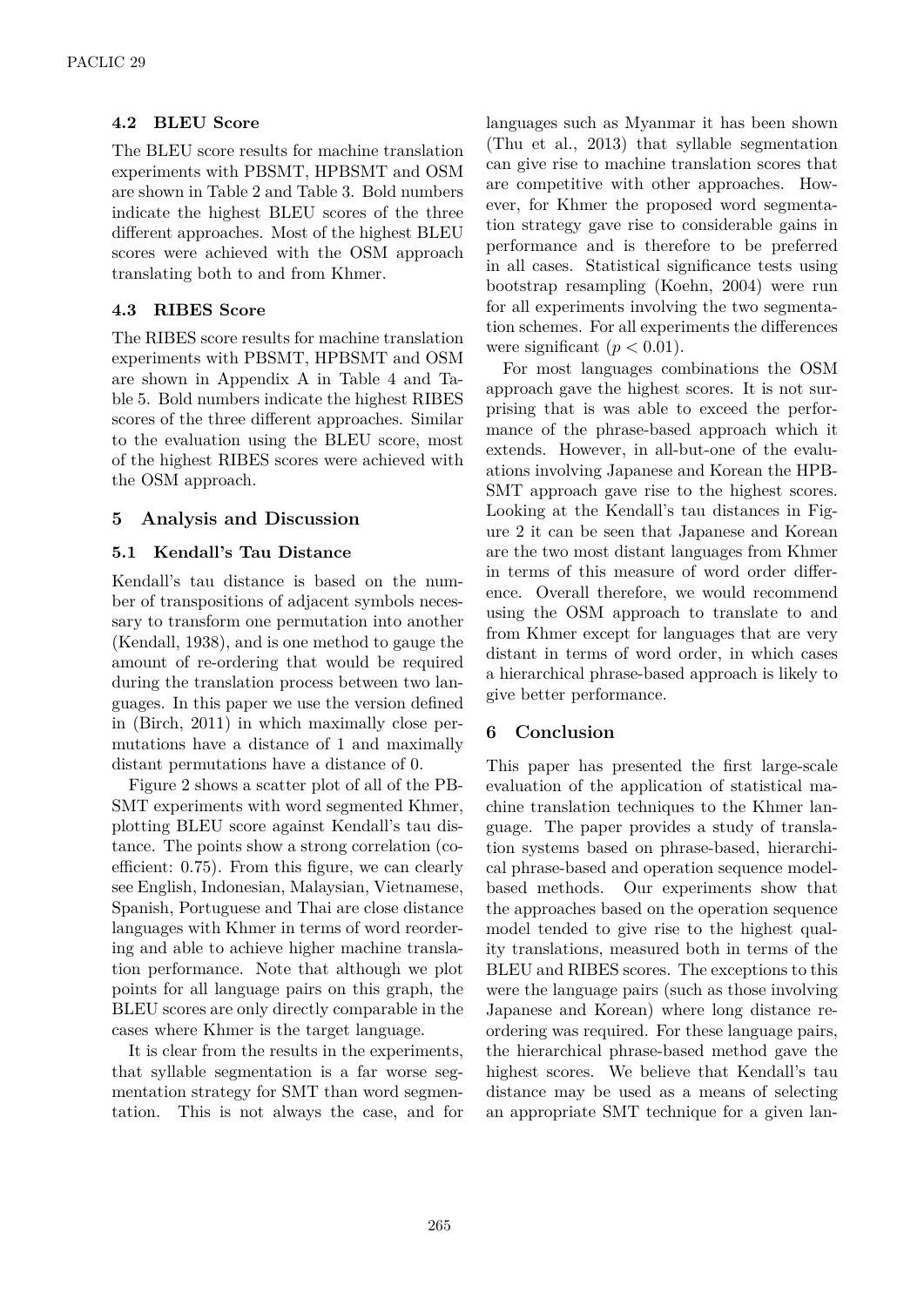

Figure 2: Plot of the Kendall's tau distance against BLEU score.

guage pair. The paper also evaluated the effect of using two different methods of segmentation for Khmer: heuristic syllable-based and a supervised method of word segmentation using CRFs. Our results showed that the word segmentation method to be the substantially more effective in every experiment.

In future work, we would like to improve the quality of the word segmenter, and extend the scope of the translation system to cover a broader domain.

#### **Acknowledgments**

We thank Mr. Mech Nan, Mr. Sorn Kea and Mr. Tep Raksa from National Institute of Posts, Telecommunications and Information Communication Technology, Cambodia for their help in segmenting 103,694 sentences of BTEC Khmer Corpus and General Domain Corpus manually.

#### **References**

Narin Bi and Nguonly Taing. 2014. Khmer word segmentation based on bi-directional maximal matching for plaintext and microsoft word document. In *Asia-Pacific Signal and Information Process-* *ing Association Annual Summit and Conference, APSIPA 2014, Chiang Mai, Thailand, December 9-12, 2014*, pages 1–9.

- Alexandra Birch. 2011. *Reordering Metrics for Statistical Machine Translation*. Ph.D. thesis, University of Edinburgh.
- Fabienne Braune, Anita Gojun, and Alexander Fraser. 2012. Long-distance reordering during search for hierarchical phrase-based smt. In *EAMT 2012: Proceedings of the 16th Annual Conference of the European Association for Machine Translation, Trento, Italy*, pages 177–184. Citeseer.
- Pen Chanveasna. 2012. Khmer unicode text segmentation using maximal matching. Master's thesis, Royal University of Phnom Penh.
- Stanley F Chen and Joshua Goodman. 1996. An empirical study of smoothing techniques for language modeling. In *Proceedings of the 34th annual meeting on Association for Computational Linguistics*, pages 310–318. Association for Computational Linguistics.
- David Chiang. 2007. Hierarchical phrasebased translation. *Computational Linguistics*, 33(2):201–228.
- Nadir Durrani, Helmut Schmid, Alexander Fraser, Philipp Koehn, and Hinrich Schütze. 2015. The Operation Sequence Model – Combining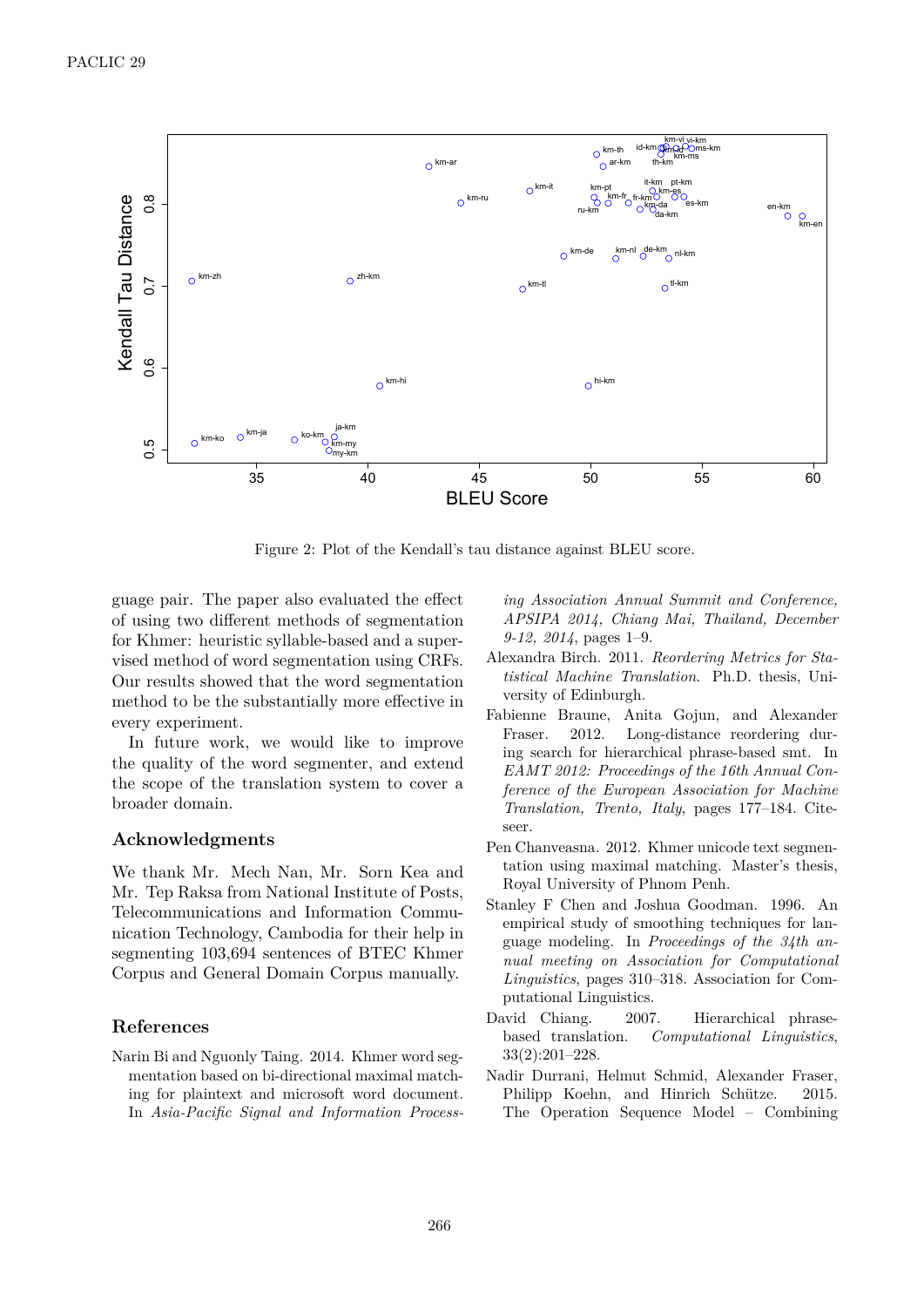N-Gram-based and Phrase-based Statistical Machine Translation. *Computational Linguistics*, 41(2):157–186.

- Madeline Elizabeth Ehrman. 1972. Foreign Service Institute, Dept. of State.
- Chea Sok Huor, Top Rithy, Ros Pich Hemy, and Vann Navy. 2007. Word bigram vs orthographic syllable bigram in khmer word segmentation.
- Hideki Isozaki, Tsutomu Hirao, Kevin Duh, Katsuhito Sudoh, and Hajime Tsukada. 2010. Automatic evaluation of translation quality for distant language pairs. In *Proceedings of the 2010 Conference on Empirical Methods in Natural Language Processing*, EMNLP '10, pages 944–952, Stroudsburg, PA, USA. Association for Computational Linguistics.
- M. G. Kendall. 1938. A new measure of rank correlation. *Biometrika*, 30(1/2):81–93.
- G. Kikui, E. Sumita, T. Takezawa, and S. Yamamoto. 2003. Creating corpora for speech-to-speech translation. In *Proceedings of EUROSPEECH-03*, pages 381–384.
- Philipp Koehn and Barry Haddow. 2009. Edinburgh's Submission to all Tracks of the WMT2009 Shared Task with Reordering and Speed Improvements to Moses. In *Proceedings of the Fourth Workshop on Statistical Machine Translation*, pages 160–164.
- Philipp Koehn, Franz Josef Och, , and Daniel Marcu. 2003. Statistical phrase-based translation. In *In Proceedings of the Human Language Technology Conference*, Edmonton, Canada.
- Philipp Koehn. 2004. Statistical significance tests for machine translation evaluation.
- Craig G. Nevill-Manning and Ian H. Witten. 1997. Identifying hierarchical structure in sequences: A linear-time algorithm. *CoRR*, cs.AI/9709102.
- F. J. Och and H. Ney. 2000. Improved statistical alignment models. In *ACL00*, pages 440–447, Hong Kong, China.
- Franz J. Och. 2003. Minimum error rate training for statistical machine translation. In *Proceedings of the 41st Meeting of the Association for Computational Linguistics (ACL 2003)*, Sapporo, Japan.
- K. Papineni, S. Roukos, T. Ward, and W.J. Zhu. 2001. *Bleu: a Method for Automatic Evaluation of Machine Translation*. IBM Research Report rc22176 (w0109022), Thomas J. Watson Research Center.
- Andreas Stolcke. 2002. SRILM An Extensible Language Modeling Toolkit. In *Proceedings of the International Conference on Spoken Language Processing*, volume 2, pages 901–904, Denver.
- Suos Samak Surabaya Jabin and Kim Sokphyrum. 2013. How to translate from english to khmer using moses. *IJEI*.
- Ye Kyaw Thu, Andrew Finch, Yoshinori Sagisaka, and Eiichiro Sumita. 2013. A study of myanmar word segmentation schemes for statistical machine translation. *Proceeding of the 11th International Conference on Computer Applications*, pages 167– 179.
- Christoph Tillmann. 2004. A unigram orientation model for statistical machine translation. In *Proceedings of HLT-NAACL 2004: Short Papers*, HLT-NAACL-Short '04, pages 101–104, Stroudsburg, PA, USA. Association for Computational Linguistics.
- Channa Van and Wataru Kameyama. 2013. Khmer word segmentation and out-of-vocabulary words detection using collocation measurement of repeated characters subsequences. *GITS/GITI Research Bulletin 2012-2013*.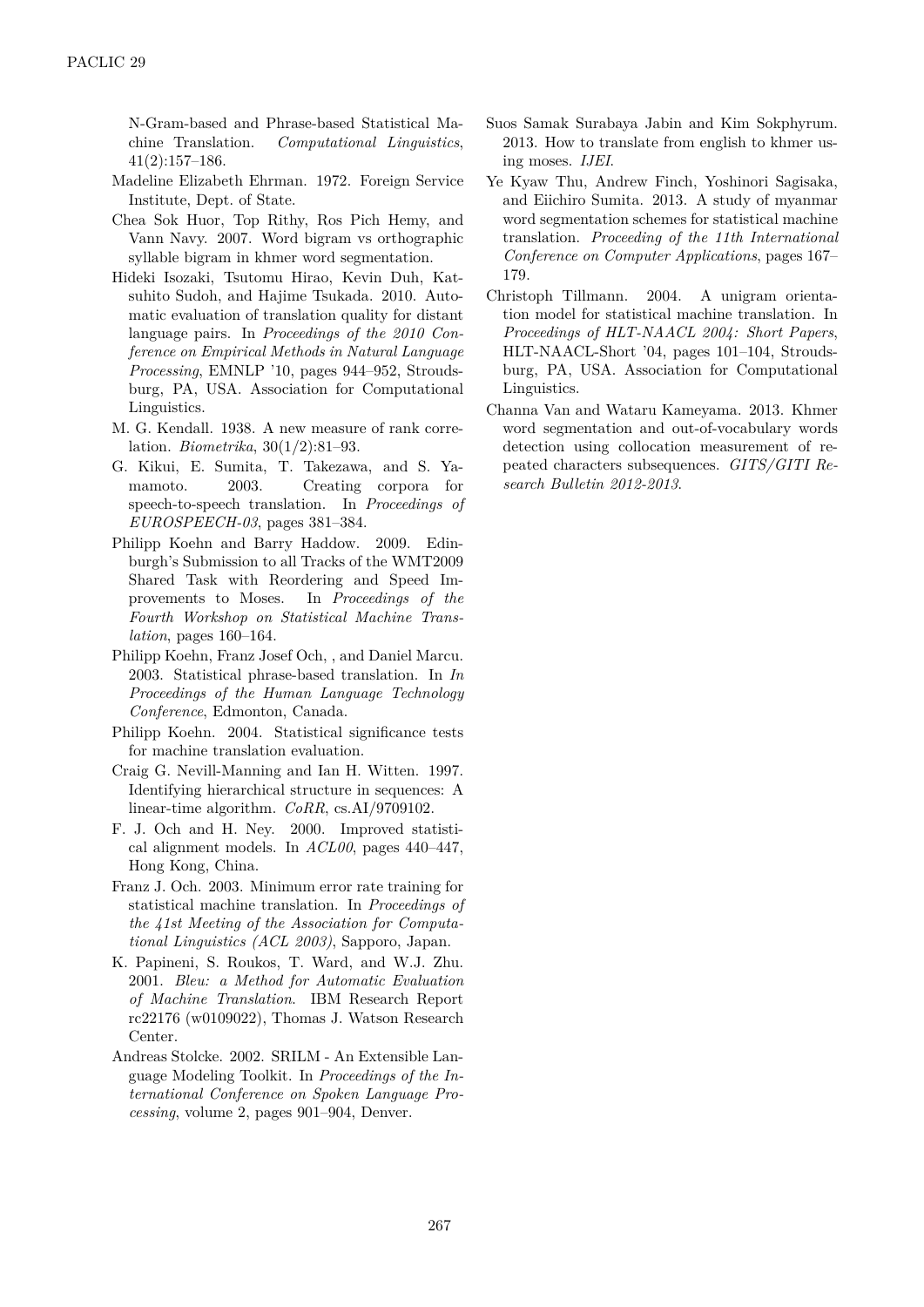# Appendix A. RIBES Scores

| Source-Target | Syllable     |               |            |  | Word         |               |            |  |
|---------------|--------------|---------------|------------|--|--------------|---------------|------------|--|
|               | <b>PBSMT</b> | <b>HPBSMT</b> | <b>OSM</b> |  | <b>PBSMT</b> | <b>HPBSMT</b> | <b>OSM</b> |  |
| $km-ar$       | 0.672        | 0.617         | 0.681      |  | 0.766        | 0.760         | 0.766      |  |
| km-da         | 0.841        | 0.778         | 0.835      |  | 0.889        | 0.885         | 0.893      |  |
| km-de         | 0.831        | 0.748         | 0.827      |  | 0.883        | 0.874         | 0.880      |  |
| km-en         | 0.887        | 0.847         | 0.886      |  | 0.920        | 0.911         | 0.920      |  |
| km-es         | 0.832        | 0.785         | 0.830      |  | 0.887        | 0.879         | 0.889      |  |
| $km$ -fr      | 0.810        | 0.774         | 0.810      |  | 0.852        | 0.850         | 0.854      |  |
| km-hi         | 0.760        | 0.554         | 0.765      |  | 0.833        | 0.829         | 0.829      |  |
| $km$ - $id$   | 0.853        | 0.819         | 0.855      |  | 0.892        | 0.890         | 0.891      |  |
| km-it         | 0.779        | 0.743         | 0.778      |  | 0.839        | 0.840         | 0.842      |  |
| km-ja         | 0.710        | 0.598         | 0.707      |  | 0.783        | 0.790         | 0.785      |  |
| km-ko         | 0.640        | 0.679         | 0.647      |  | 0.734        | 0.750         | 0.737      |  |
| $km$ - $ms$   | 0.849        | 0.814         | 0.853      |  | 0.896        | 0.890         | 0.895      |  |
| $km-my$       | 0.755        | 0.743         | 0.751      |  | 0.820        | 0.820         | 0.826      |  |
| km-nl         | 0.836        | 0.811         | 0.834      |  | 0.893        | 0.886         | 0.891      |  |
| km-pt         | 0.805        | 0.734         | 0.794      |  | 0.863        | 0.861         | 0.863      |  |
| km-ru         | 0.762        | 0.707         | 0.749      |  | 0.828        | 0.811         | 0.820      |  |
| $km-th$       | 0.817        | 0.767         | 0.821      |  | 0.855        | 0.835         | 0.856      |  |
| $km$ -tl      | 0.775        | 0.687         | 0.774      |  | 0.852        | 0.850         | 0.856      |  |
| km-vi         | 0.872        | 0.810         | 0.871      |  | 0.894        | 0.893         | 0.897      |  |
| $km$ -zh      | 0.698        | 0.586         | 0.703      |  | 0.509        | 0.767         | 0.766      |  |

Table 4: RIBES scores for translating from Khmer.  $\,$